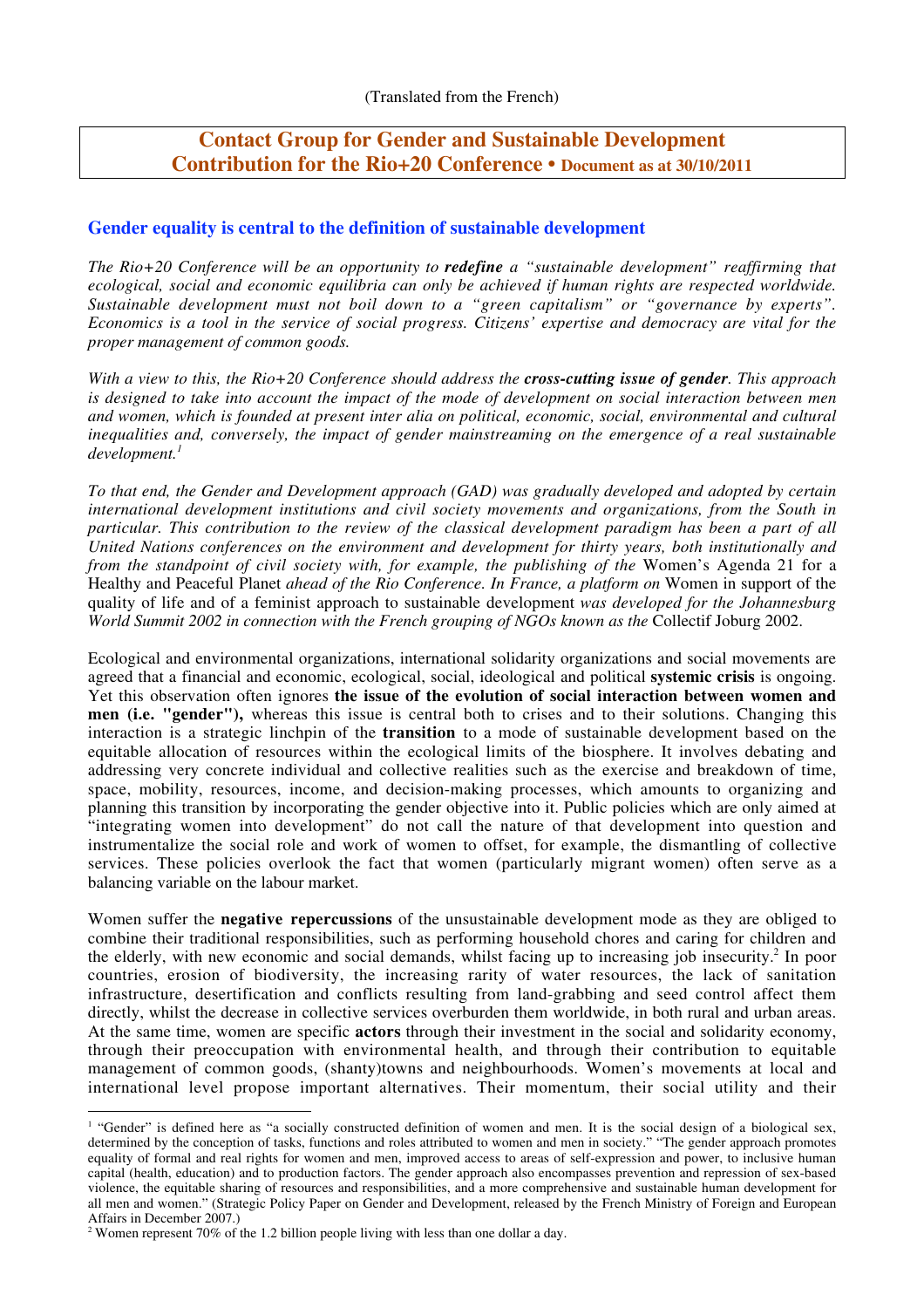achievements open the way for innovation and prefigure development modes of greater humanity and solidarity.

The last twenty years have seen **the emergence and enhancement of women's organizations and feminist movements** which have contributed to criticism of capitalism and its links to the patriarchal structure and participated actively in local, national and international lobbies and in protest and proposition movements (social forums,  $G8/G20$  counter-summits, etc.).<sup>3</sup>

In parallel, the rise of religious integrisms and a narrow understanding of the notion of "cultural diversity" – **the fourth "pillar" of sustainable development** – are powerful brakes and new factors of regression of – and resistance to – human emancipation.

### **Take into account changes in gender interactions and the emergence of social movements**

Gender interactions are seeing major changes. Worldwide, a **renegotiation** of female-male relations can be observed, in parallel with the renegotiation of North-South, centre-periphery, dominant-dominated relations, etc. These **changes in inter-sex social interactions** in all their geographical and cultural diversity have direct influence on all spheres of sustainable development at both territorial and global level: demography, **migrations**, production, consumption, management of **natural and technological risks**, security, **conflicts** and wars, access to and demands for rights, education, participation, the decision-making and political sphere, etc.

For example, the **demographic** issue cannot be separated from that of rights. Effective family planning requires the autonomy of women, full control of their sexual rights and procreation, their schooling as well as the education of women and men, the equitable sharing of resources and decisions, and the fight against violence, including forced marriages, early marriage, exploitation of little girls and young women, rape, etc.

The issues of women's rights and the equality of women and men have been part of the global debate on the ends and means of "development" for more than forty years now.

The specific contribution of women to sustainable development is laid down in **principle 20 of the Rio Declaration**: "*Women have a vital role in environmental management and development. Their full participation is therefore essential to achieve sustainable development."* This is further developed in Chapter 24 of Agenda 21.

International institutions such as the UNDP have gradually refined their analysis of human development by supplementing the HDI with gender-sensitive indicators of gender and women's participation.<sup>4</sup>

At the 1995 Beijing Fourth World Conference on Women, the States pledged to implement **12 strategic objectives**, including one on equal access to the management of natural resources and preservation of the environment, another on the rising poverty of women, involving increased power-sharing and equality in decision-making, as well as making changing behaviours and eradicating stereotypes concerning the roles of men and women a condition for the implementation of public policies, in an integrated approach to equality ("*gender mainstreaming"*).

In 2000, the **Millennium Development Goals** (MDGs) included a commitment to *"promote gender equality and empower women"* (goal 3). One challenge is to implement a cross-cutting approach to equality across all MDGs and their indicators.

In **2002, the Johannesburg World Summit on Sustainable Development** reaffirmed previous commitments and requested gender-sensitive information and the creation of female-male equality indicators by the States. At the Summit, the issue of legitimacy and the architecture of the international system, as well as the predominance of the international financial institutions outside the control of the United Nations, was raised strongly by women's organizations. They highlighted the importance of handling issues in areas such as agriculture and public services through bodies other than the WTO. Since then, the issue has taken on even more acute, with the extension of negotiations on environmental services, water services and energy but also with the development of bilateral negotiations between countries and the economic and trade agreement currently being negotiated between Canada and the European Commission.

<sup>&</sup>lt;sup>3</sup>C.f. annex: positions of women's and feminist organizations

<sup>&</sup>lt;sup>4</sup> The UNECA AGDI index (African Gender and Development Index) thus follows the progress of international instruments in different countries.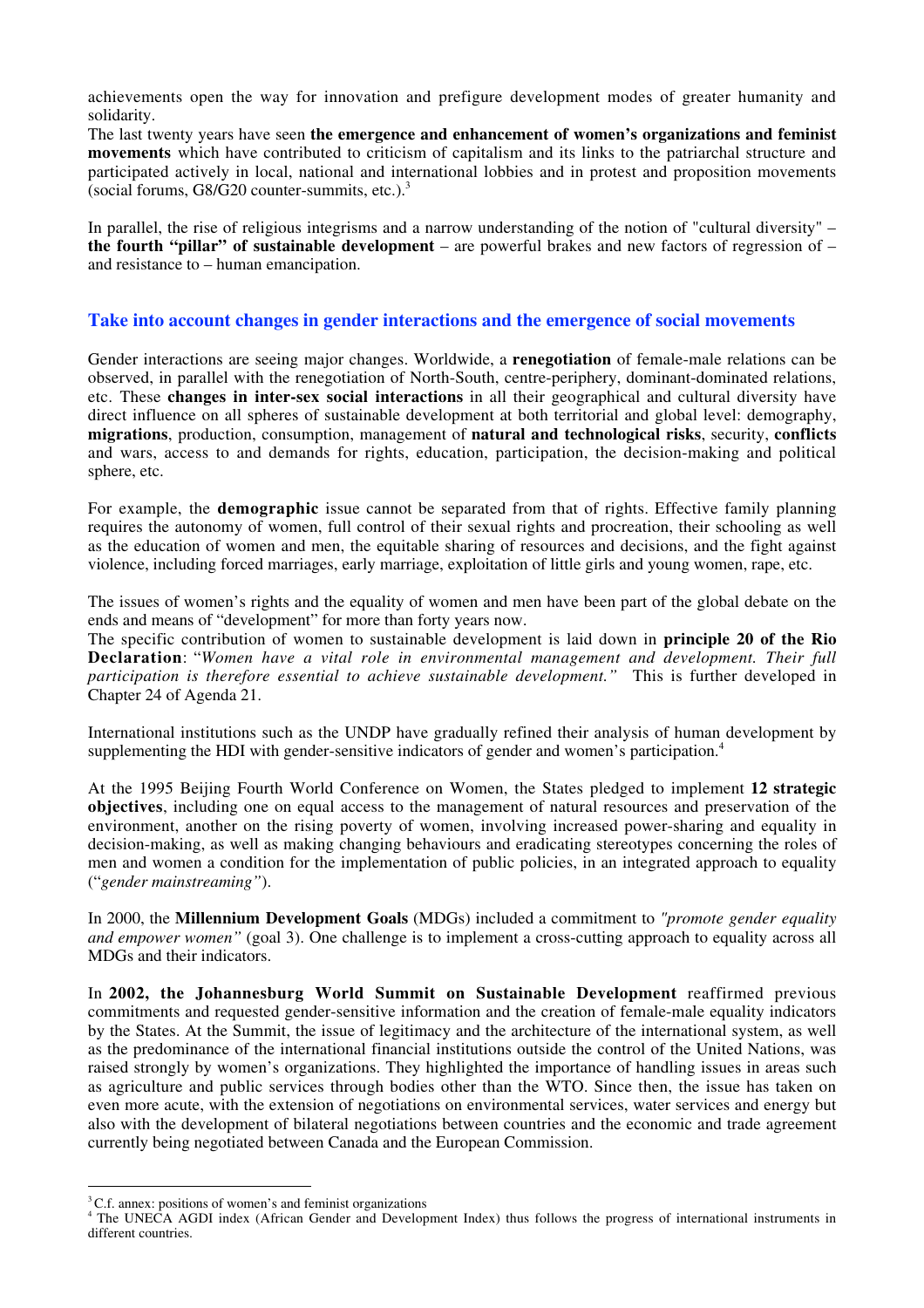Inequalities between women and men and their unequal participation in the elaboration, implementation and evaluation of policies is one of the main obstacles to the implementation of international commitments on sustainable development. The rights-based approach, and particularly **economic, social and cultural rights and environmental rights,** are a new lever, promoted by women's movements and organizations worldwide and particularly in the South. Sustainable development emphasizes different relationships with production, and calls for non-productivist development which leaves more space for social and collective "viability" and values which have historically been marginalized and left to women.

### **For equal distribution of power and access to decision-making processes**

**Women** are considered one of the nine civil society Major Groups in sustainable development and **overlap** the other Major Groups (children and youth, farmers, indigenous people, etc.). On this basis their organizations are officially present in international negotiations on sustainable development.5

But in recent years, the **focus on global warming**, itself conceived as a scientific and technical matter, has tended towards being an essentially masculine **sector**. Whilst women are at the same time specific actors in global warming prevention and mitigation and are specifically impacted by natural disasters, they remain largely absent from high-level climate negotiations, $\hat{6}$  just as they are forgotten in environmental impact studies on the ground. As a result of the **gendered nature of power** – out of 192 countries, a dozen are led by women – women are also absent from other governance bodies, including illegitimate ones such as the G8 and the G20, from peace negotiations and from bilateral negotiations for economic agreements, etc.

In addition, **world governance of women's rights** has recently evolved, leading to the creation of UN Women, which was made official in July 2010 and which resulted from the merging and consolidation of the Division for the Advancement of Women (DAW), International Research and Training Institute for the Advancement of Women (INSTRAW), the Office of the Special Adviser on Gender Issues and Advancement of Women (OSAGI) and the United Nations Development Fund for Women (UNIFEM). This streamlining is a response to the constant need for cross-cutting strategies and policies in gender matters. It is vital that this lead to increased resources and not to greater demands with reduced resources, and that actions in favour of women be maintained and developed.

The gradual accounting for the gender approach, promoted since the beginning of the UN Decade for Women in 1975, has contributed to fuelling discussion of inequalities and domination systems, participating in the definition of "sustainable and equitable human development, particularly from the **Beijing Platform for Action** and the **priority given to gender mainstreaming** (across-the-board integration of female-male equality in all policies), which must be coordinated with specific actions in favour of women.

The wide variety of situations and contexts in the matter – even if female-male inequalities are a constant across all societies – are a good basis for debate and practices which can **enrich the notion of cultural diversity**, which became the fourth pillar of sustainable development at the 2002 Johannesburg World Summit. The debate and demands regarding cultural diversity and the necessary ownership and adaptation of the concept and practices of sustainable development by each society and in each context must be examined in interaction with the universal principle of the freedom and equality of women and men and taking into account gender analysis, which studies the links and reciprocal impacts between policies and female-male interactions.

*Lastly, recognition of "intersectionality" (relationship between gender, class, race and generation interactions) and methodological approaches referring to it, developed by the gender approach, is a new, fertile source for analysis and methodologies to invent for the implementation of sustainable development.*

### **Essential governance factors: democracy, participation, education**

It is unrealistic to aim for balanced human development whilst excluding or **marginalizing certain social categories from decision-making spheres** and coordination and negotiation mechanisms, as on the one

<sup>&</sup>lt;sup>5</sup> Within the Rio+20 organizing committee, the Women's Major Group Steering Committee is made up of parties including ENERGIA International Network on Gender on Sustainable Energy, IUCN Gender Department, GFC Global Forest Coalition, VAM Voices of African Mothers (Accra), WEDO Women Environment Development Organization, WECF Women in Europe for a Common Future, and WOCAN Women Organizing for Change in Agriculture and Natural Resource Management.

<sup>6</sup> Between 1996 and 2010 (Cancun), the percentage of women in delegations progressed from 20% to 30% amongst negotiator countries. 12-15% of delegations are headed by women. Four parallel events out of 250 at Copenhagen and six out of 200 at Cancun were organized by women (WEDO figures).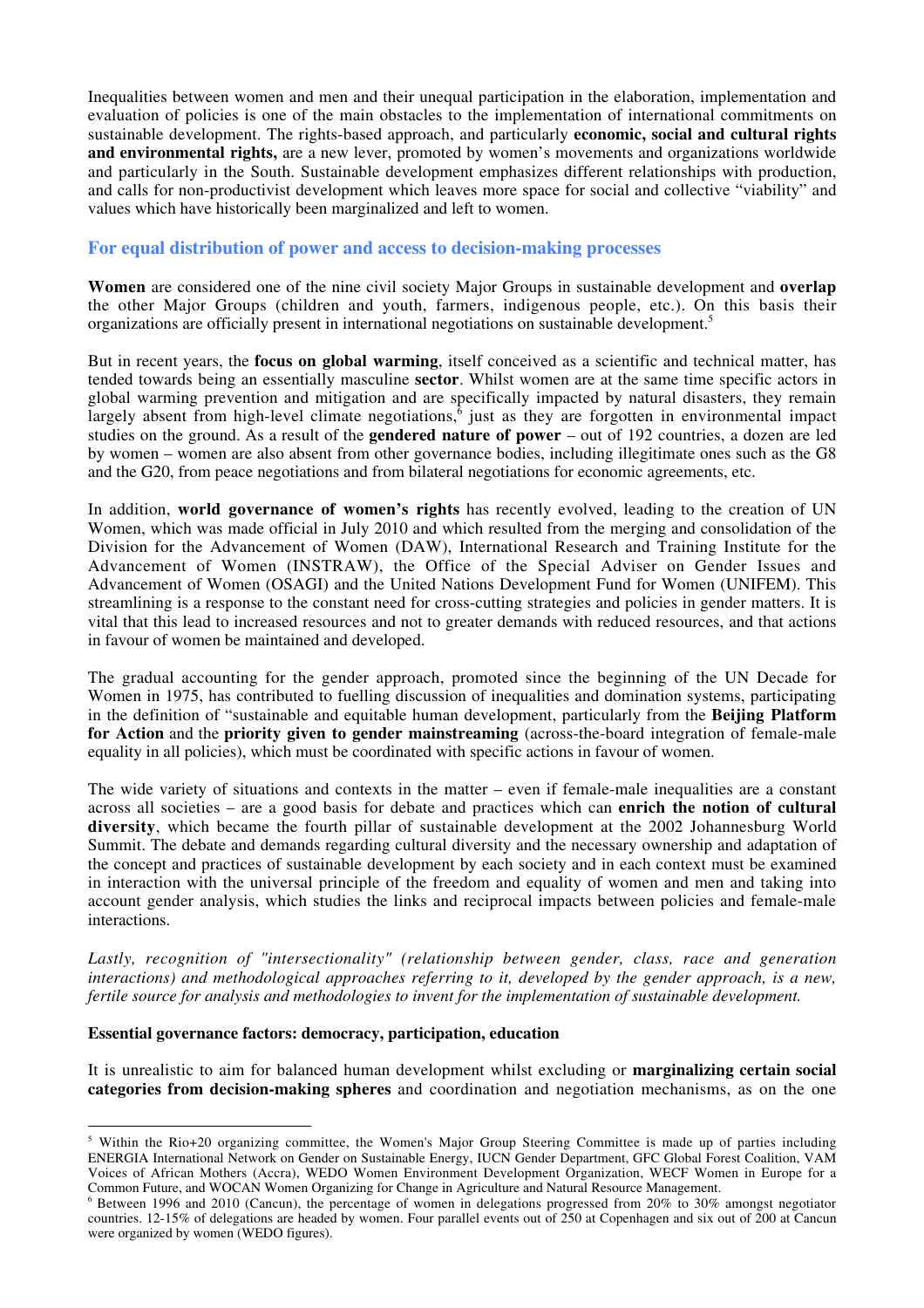hand this deprives these categories of their fundamental rights and, on the other, deprives societies of considerable human wealth. But, across the world, girls and women have lesser access to schooling, to literacy, to initial and continuous training, to technical and scientific training and to information and communication technologies.

Quantitative targets are set internationally for access to **education**. Meeting them involves attacking obstacles such as the lack of health and sanitation infrastructure, which hinders the schooling of girls. **Qualitative aspects** must also be better taken into account if the educational environment is not to remain a place where sexist prejudices are passed on, as is currently the case worldwide, including in scientific subjects (schoolbooks, curriculum, biased guidance, violence inflicted on girls, etc.).

Like all places of power above a certain level of decision, **research** and institutions of scientific expertise are essentially masculine.

In terms of **coordination**, the integration of female-male equality in the definition of Agendas 21 and national and territorial climate plans can provide a reference. From this point of view, the **European Charter for Equality between Women and Men in Local Life** is a useful tool to combine with local sustainable development strategies.

# **What is the "green economy"? Attacking the causes of inequalities and the ecological crisis or opening new markets?**

Capitalist economic globalization, based on predation of natural and human resources, wasting energy, putting everyone into competition and deepening inequalities as the system of distributing wealth, has undermined systems of solidarity, social protection, public services and the environment, hitting women hardest. The definition of a **green economy** is at the heart of the official Rio+20 agenda. Does it mean attacking the true causes of the ecological crisis or – on the pretext of the need for globalized management – privatizing carbon, land, biodiversity and seed to open new markets and bring common goods into a speculative market? Numerous civil society organizations fear that this focus on the "green economy" comes to the detriment of the need to rebalance sustainable development in favour of the social and environmental aspects of development.

We are seeing the erosion of biodiversities which, from being the collective properties of their countries and communities who employ and preserve them, become a "global" biodiversity managed at international level. This "globalization" refers to the new commodity status attached to biodiversity by transnational companies in the framework of intellectual property rights (IPR). From being collective property, biodiversity becomes the property of the few, its value depending on its commercial exploitation. This privatization, which leads to monoculture farming, biopiracy, the destruction of diverse ecosystems and land-grabbing, undermines the rights of nations and communities, despite them being included in the Convention on Biological Diversity.<sup>7</sup>

We are seeing the replacement of a production model which – caring for the soil – stored carbon in the ground, by an industrial model multiplying carbon emissions. Forests, already under threat from industrial plantations for paper and oil production, etc., are now threatened by a carbon credit market. The carbon market is based on the same principle as "global biodiversity management": a single world system to regulate and control all greenhouse gas emissions, managed by those who caused the climate crisis themselves.

The IPCC considers that carbon capture in the soil offers possibilities for climate change mitigation. Various Clean Development Mechanisms (CDMs) have been proposed or are being examined, through which industrialized countries and transnational companies can respect their commitments to cut emissions whilst continuing to produce greenhouse gases, through financing projects, particularly in the South. Thus the REDD (Reducing Emissions from Deforestation and forest Degradation) mechanism makes it possible to buy "cuts" whilst "preserving forests". But replacing natural forests with industrial monoculture plantations intensifies biodiversity erosion. In addition, farmers and indigenous populations are expelled from their territories and deprived of their means of existence: the REDD+ mechanism also threatens agricultural land.

Programmes in the framework of the TEEB (The Economy of Ecosystems and Biodiversity) Study propose "ecosystem services" which could be traded like carbon credits. Other technologies are being examined,

<sup>-&</sup>lt;br>7 Articles 3 and 4.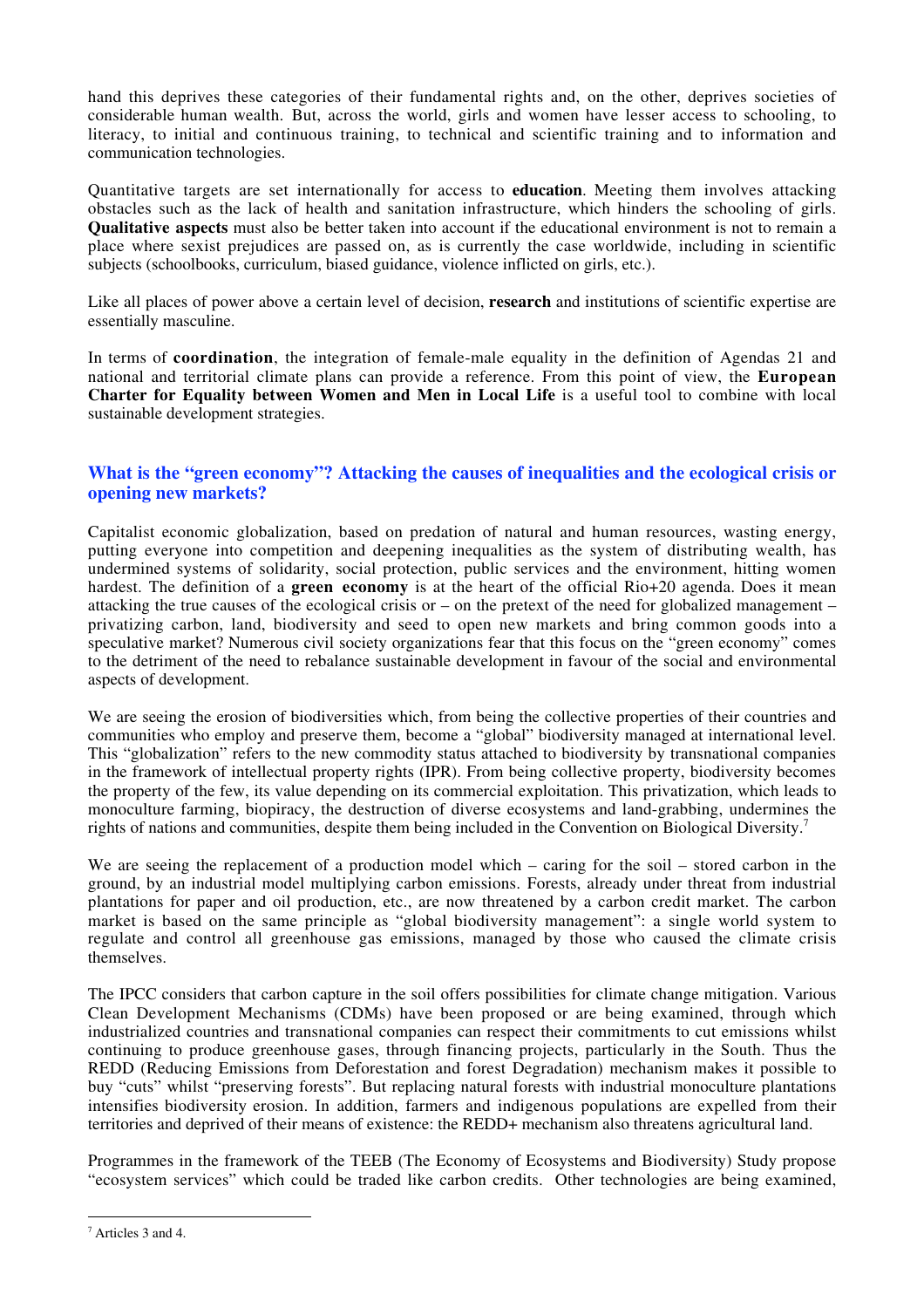such as "synthetic biology" (combination of chemicals to create new organisms, such as bacteria) without any form of citizen control or environmental impact study. In the long run, all such mechanisms will enter a speculative market.

Women are particularly concerned by these problems posed by the definition of the "green economy". They are currently predominant in **community resource management** (biodiversity, water, energy, etc.) in the sustainable agriculture of the South. In many countries, women produce practically 80% of food but possess only 1% of land. Women's usage rights on community land and public resources for food, fuel, water and other vital resources must be secured in order to ensure that rural and indigenous women are not displaced and marginalized by government land policy and speculative companies.

Respect of indigenous territories and community governance systems are a powerful means to preserve common goods such as forests and other ecosystems. The role of women in these systems must be respected and enhanced. Popular movements, where women have a high presence, which aim to recover the diversity of production, must be supported.<sup>8</sup> Changes in favour of female-male equality at community level are an important social progress factor and must be supported.

In general, discussion of the "green economy" must include the following elements:

All discussion on the nature, the organization and the objectives of the economy must include the fact that productive human work is made possible by the existence of **domestic work**, household work and care, assumed to a very great extent by unpaid women in all the world's societies. Any definition of the economy ignoring this ancient exploitation structure is bound to reproduce current injustices.<sup>9</sup>

In parallel, at all levels of governance, **macroeconomic decision-making** is performed almost exclusively by men. Thus, all 27 central bank governors of the European Union Member States are men. The key decision-making bodies within these organizations are made up of 83% men and 17% women.

The design of public policies aimed at eliminating these gender imbalances in the structure of the economy itself is a priority.

The current economic and financial system is based on debt situations which weigh on the poorest to an extent which makes human development impossible. Debt reduction mechanisms and debt forgiveness should take into account the responsibilities and constraints of women.

• The process of marketization and privatization of **common goods must be stopped, and democratic systems must be put in place** to control material and cultural production, bringing in equal participation of women and men:<sup>10</sup> agriculture, community land, water, biodiversity and seed, access and control of common environmental, social (education, health, etc.), economic and cultural goods and services. **Women's bodies** themselves are increasingly marketized. The trade in human beings, which has become as lucrative as arms sales and drugs, must be fought in an effective and coordinated manner.

Twenty years after Rio, and in the light of the lessons of the financial crisis, the redefinition of sustainable development by civil society organizations must set down clearly the **hierarchy** of the components of development: the "economic development" sphere (and the private and public instruments to regulate finance) must serve human and cultural development. Rather than the "green economy", a "sustainable" economy should be designed, taking into account the ecological debt of the North and forgiveness of odious debt, budget mechanisms, and equitable redistribution of wealth (salaries, factors of production, etc.), with a gender mainstreaming objective. The sustainable economy should be supported by the diversity of economic organization models, which is part of sociocultural diversity, and their coordination at territorial level, from the most local level to global level, from microeconomic level to macroeconomic level.

# **Which sustainable modes of production and consumption?**

Impregnated with the myth of unlimited economic growth, the dominant "sustainable development" school of thought still tends to consider the world from a **patriarchal capitalism** perspective. Rather than reconstructing ecological cycles, this model focuses on technological difficulties. Rather than returning

<sup>&</sup>lt;sup>8</sup> Like the Seed Satyagraha in India, which defends the "common intellectual rights" of rural communities and seed banks (Navdanya), the French movement to re-sow biodiversity - with the *Réseau Semences Paysannes* (Farmers' Seed Network) and *Maisons de la Semence* (collective seed marketplaces) - and the *Semillas de la Dignidad* campaign in South America.

<sup>&</sup>lt;sup>9</sup> The United Nations have thus estimated that unpaid work by women represents approximately 50% of world GDP (11 trillion dollars/year) and that women assume 75% of hours worked worldwide. However, they only dedicate a third of their time to paid work. The reverse proportion is true of men.

<sup>&</sup>lt;sup>10</sup> Taking into account the fact that in certain countries women produce up to 80% of food, whilst possessing less than 2% of land worldwide.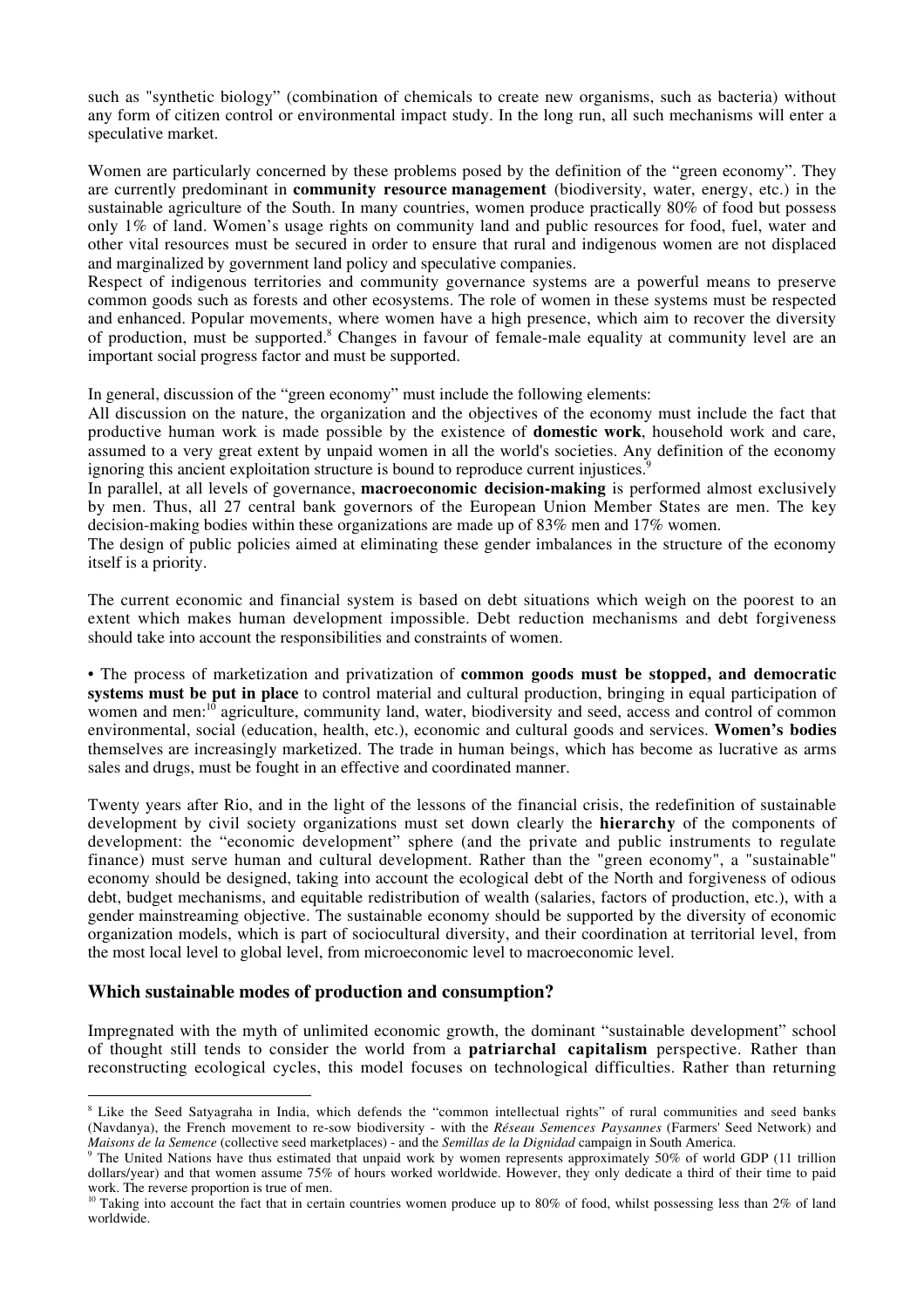human activity to regeneration, it maintains the categories of production and consumption, and presents "green consumerism" as an environmental panacea.

This model is ill-adapted to take into account the **many modes of adaptation and distribution of knowledge** and roles between women and men (as in the management of natural resources in the South). Women currently make up the majority of the people living on less than one dollar per day in poor countries, and also the majority of people living in poverty, with poor job security, or in single-parent families in Europe. Their average salary is on average 20% lower than that of men and their pensions are smaller. For this reason, and particularly because of lesser mobility, their **ecological footprint** is generally smaller than that of men, as highlighted by a Swedish study. The aim is not, however, that they benefit from "development" and exercise their economic and social rights simply through access to consumption and power. It is essentially a **change in power relations** and models of consumption which divide human beings and marginalize women.

Just as the whole planet cannot hope to live according to the polluting consumerist model set up by the West half a century ago, the objective is not that women – and the poor layers of society – reproduce the dominating system build on values socially considered to be "masculine". It means making it possible to exercise the fundamental rights of women and support the **redistribution of tasks and responsibilities between the sexes**, for greater justice and personal and collective emancipation.

Women are currently predominant in **community resource management** (biodiversity, water, energy, etc.) in the sustainable agriculture of the South and in the **social and solidarity-based economy**. These activities will be an important lever in relocalizing human activities and in developing activities based on decentralized renewable energies – so long as the collective infrastructure and services linked to this relocalization take into account the specific needs of women and better allocation of care roles.

To work for the equality of women and men is to contribute to momentum to change lifestyles to a more sustainable mode. Sexist stereotypes – whose eradication figures in international commitments (Beijing Platform for Action, CEDAW, EU Strategy for equality between women and men, etc.) – fuel consumerism because they contribute to assigning women and men social roles independent of their own aspirations and potential. Advertising is a demonstration of this, as a vehicle for a vision of the development model and human interactions based on materialism, competition, and, most often, sexism. The pressure brought to bear on women, from childhood, to focus on their physical appearance, like that on men to strive for power and speed, impacts on the consumption of unsustainable goods and services and trivializes violence. This is one of the most difficult objectives to meet, and has not yet been the subject of coordinated, determined strategies. It is, however, a critical objective in defining and preparing for a sustainable lifestyle and consumption.

Similarly, the definition of **parental equality** would also have an impact on consumption, the organization of work and family time, the creation of collective infrastructure and childcare, for example. Current thinking on consumption-side "sustainable development" tends to ignore the gender issue. If increased domestic working time caused by more balanced consumption (cooking fresh, local produce, reduced use of inefficient appliances, etc.) is not accompanied by redistribution of tasks between women and men, and if, particularly in the South, the development of biofuels, monoculture farming, GMOs and REDD programmes, means confiscation of their lands, women will turn away from this "green progress" – quite legitimately.<sup>11</sup>.

<sup>&</sup>lt;sup>11</sup> In Europe, women dedicate 3 hours and 50 minutes to household tasks (care of children and adults included), compared to 2 hours for men. In rural Africa, women often work 16 hours per day, compared to 8 hours for men.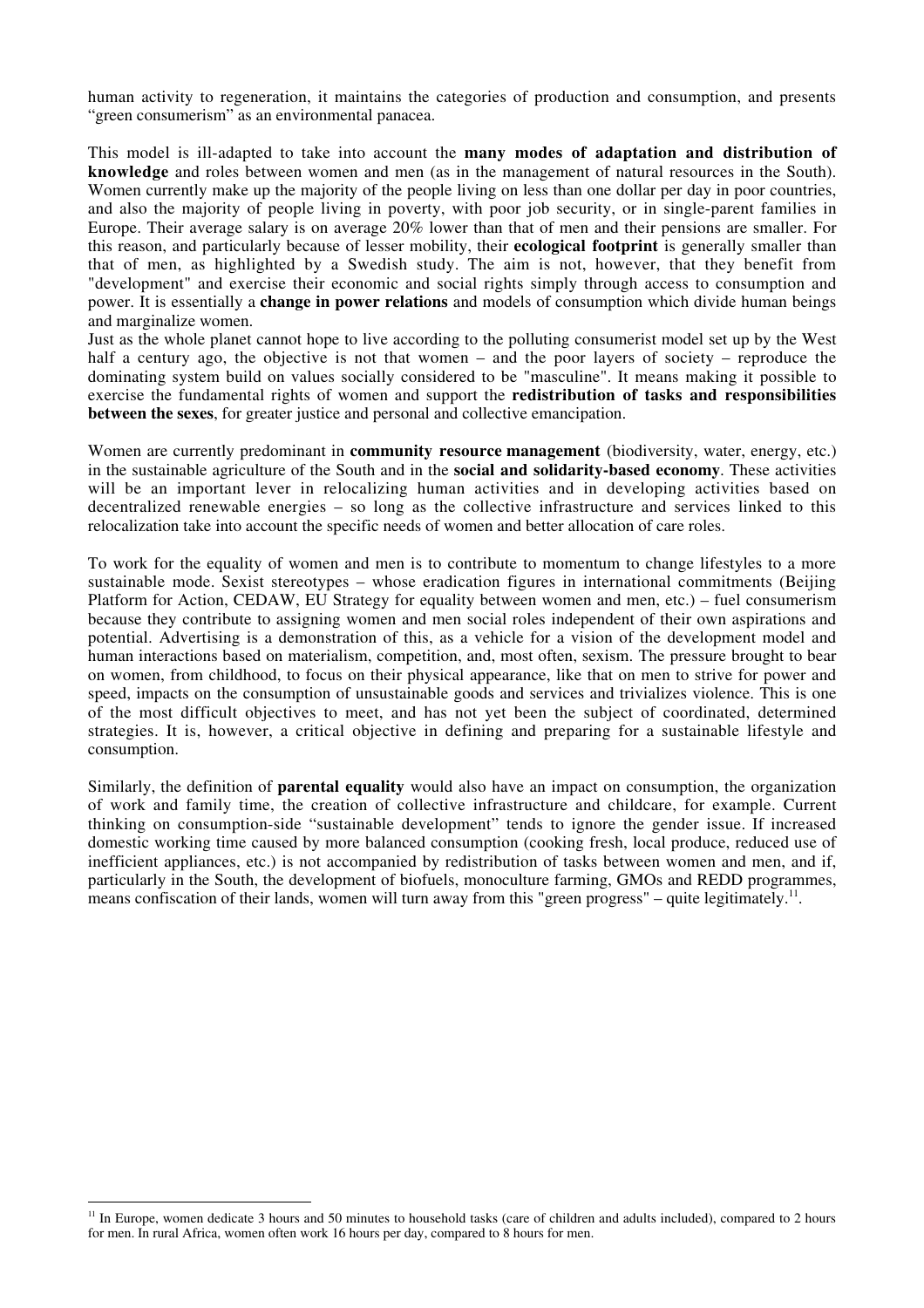# **Proposals**

### Governance

• **Introduce gender equality** in all the processes and bodies for participation, dialogue and decision-making at all levels, whether local, national, subregional and international, including in the new bodies likely to be suggested and created following the Rio+20 Conference.

• Integrate in the Rio+20 Conference preliminary discussions and Action Programme the **analysis and naming of the obstacles** that have prevented the implementation of gender equality decided 20 years ago by the Rio Earth Summit's Agenda 21. **Analyzing the failures** in the implementation of the Agenda 21 and the major Rio conventions will help explain them and draw up proposals to correct them **from a gender perspective**.

• **Make the human rights approach** the backbone of the definition of all sustainable development policy and strategies. All public and private corporate decision-making should be preceded by an analysis of the impact of human rights that include gender equality – in connection with environmental rights. Development mechanisms and actions should be assessed from that perspective, including in particular climate mitigation and adaptation mechanisms, the REDD+, carbon emission trading markets, compensation mechanisms, agricultural development and food security.

• **Harmonize** UN Women strategies and tools, Agenda 21, the Beijing Platform for Action and the CEDAW Convention in relation to the issue of gender equality / ecological equilibria by also integrating more systematically the issues of armed conflict, peace and reconstruction translated in particular by the United Nations resolutions on the participation of women (Resolution 1325) and so on.

**The eradication of discrimination** against women to which States committed themselves by signing the CEDAW Convention is central to ensuring policy coherence in the following key areas among others, namely access to land including to community land and land tenure; to property rights; to credit; to education and training; to technologies, including ICTs; to legal aid; and to guaranteed sexual and reproductive rights.

• Take account, in **ensuring consistency between the three Rio Conventions** (on Climate Change (UNFCCC), on Biological Diversity (CBD), and to Combat Desertification (CCD), and the Rio Declaration on Forests) and their national and regional implementation plans. In particular, the UN Framework Convention on Climate Change (UNFCCC), the only Rio Convention that does not cover the gender dimension,<sup>12</sup> should define a Gender Action Plan.

### Civil societies

• Introduce, at United Nations and national level, strategies and systems for **helping the "Nine Major Groups" of civil society to facilitate coordination between them** and take account of women's organizations as working transversally with the Major Groups.

• During the Rio Conference, women's movements championed reflection and demands in the fields of **disarmament and of nuclear power exit** (elimination of subsidies, dismantling, decontamination, etc.): these key objectives which condition the lives of future generations should be integrated into discussions on ways of ensuring a sustainable economy.

• Women's movements also affirmed the importance of **guaranteeing the precautionary and polluter-pays principles:** an international Convention on corporate social responsibility and accountability should be established, incorporating accountability for violations of women's rights and of environmental health.

• Enhance and support women's organizations in the South and the North. The **participation** of civil society regional advisory women's groups should be broadened and open up to **intersectionality** of movements, i.e. cultural, social class and intergenerational diversity. Emerging organizations and networks working on gender issues and sustainable development should be encouraged.

<sup>&</sup>lt;sup>12</sup> Ressources et actions Genre & changement climatique: http://www.adequations.org/spip.php?article1253 (In French only).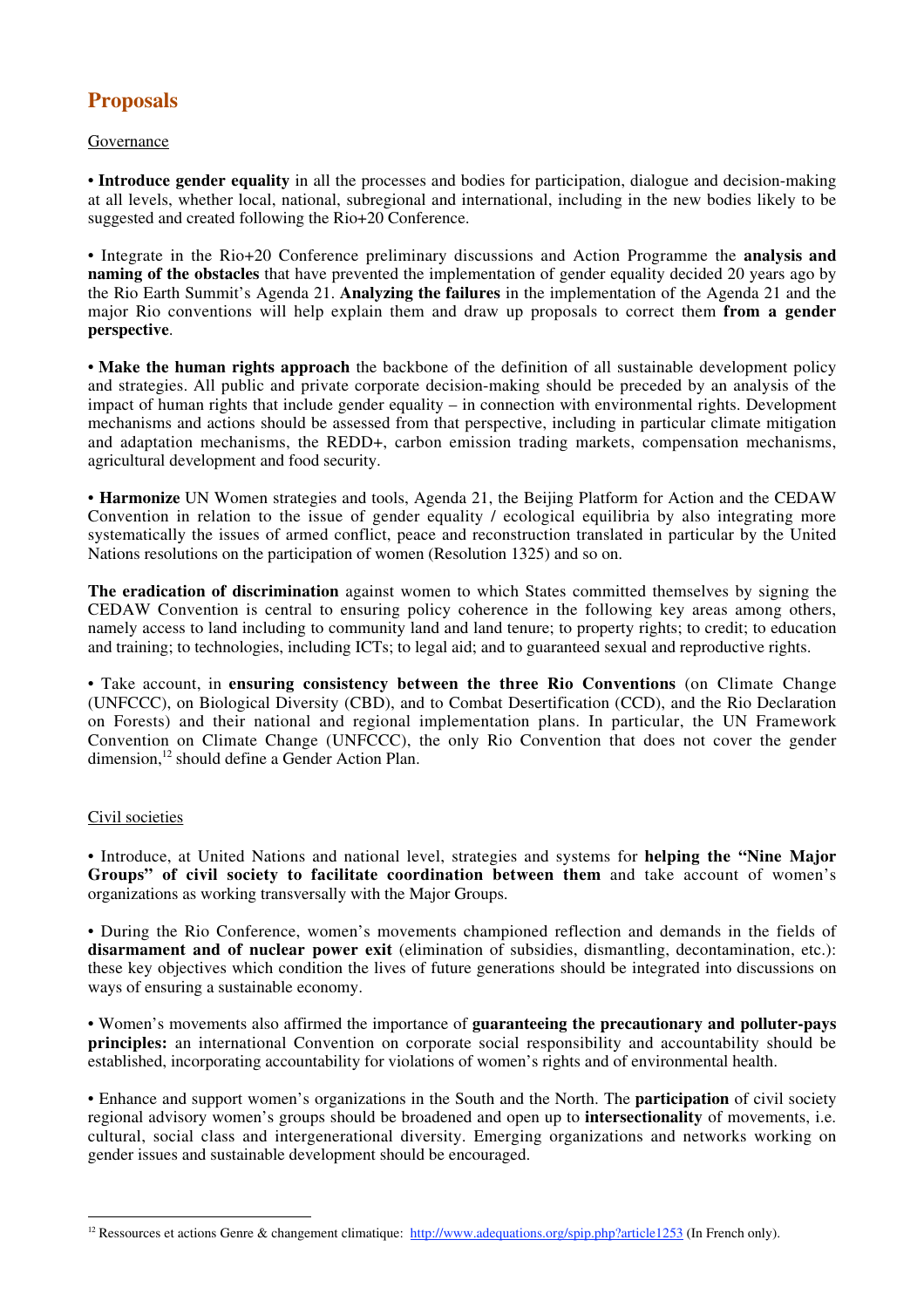• Take account of and support women's initiatives in **the social and solidarity economy** in the South and the North and make **agro-ecology** a priority **in the context of respect for food sovereignty** and of the development of short channels.

#### Ways of implementation

• Integrate, in a participatory manner, a gender dimension into the national and territorial Agendas 21 such as climate plans, with **gender-sensitive impact and assessment indicators**. This implies providing all the actors involved with training in this approach.

• make mandatory **gender-sensitive national (and local) budgets with** cross references between genderspecific indicators and "sustainable development" indicators.

• **Integrate** into economic analysis and decision-making the **issue of domestic work** and of care for others and the earth, their redistribution and interfacing with the so-called productive sphere; and the issue of **informal work** which is done mostly by women, and of the switch to more formalized work in general and, in particular, in the context of so-called "green" occupations (that must be defined and analyzed in terms of their real usefulness and ecological and social impact).

• Integrate the **new indicators of wealth and** development that take account of this domestic and care work in all its monetary and non-monetary forms.

• Introduce **parity** in access to training and to new so-called **"green" jobs,** including technologically intensive jobs and jobs dealing with renewable energies, water and sanitation; encourage the masculinization of **social and care work**.

• Integrate into the reflection on **transition** to sustainable development the ongoing debate and the proposals for redefining the social roles of sex, parenthood, working and family time, the sharing of housework between women and men, care for dependent people, and so on.

• Integrate gender equality and the diminution of violence against women as major indicators of the new **indices of wealth and well-being**.

#### Cross-cutting aspects

• Place at the heart of the redefinition of the sustainable development path the policies for **preventing and punishing discrimination and violence against women** (and children, girls especially). These acts of violence, some of which are on the increase, include rape, the use of medical technology to prevent the birth of female children, early marriage and pregnancy.

• Link objectives and action plans on the evolution of ways of life and consumption that will prove decisive in defining this transition, with commitments to **eradicate gender stereotypes,** particularly in advertising and the media.

• **Non-sexist education** is one of the keys to sustainable development: adults, and very young children, should be trained to identify and unmask sexist stereotypes conducive to violence and restricting the human potential. Education on the environment and for sustainable development should incorporate this notion and its concrete expression into education tools and practices.